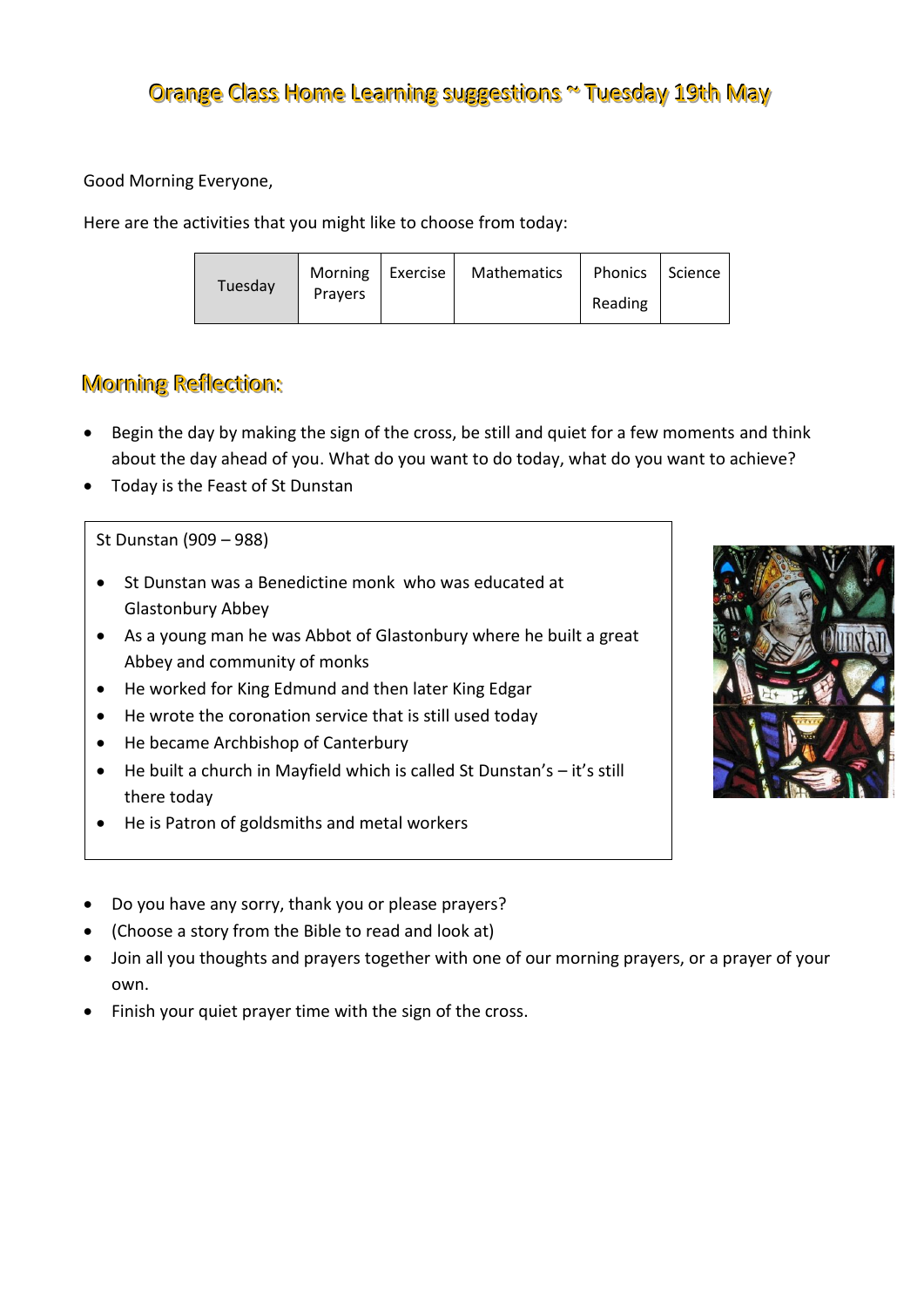# Brain Gym/Morning Exercise:

Choose from these suggestions or your own favourites to get moving this morning

- For Brain Gym visit St Mary's website: [https://www.stmarysrc.e-sussex.sch.uk/orange-class-at](https://www.stmarysrc.e-sussex.sch.uk/orange-class-at-home)[home](https://www.stmarysrc.e-sussex.sch.uk/orange-class-at-home) then click on the Brain Gym button
- 5-a-Day-Fitness at[: https://player.5-a-day.tv/player](https://player.5-a-day.tv/player)
- Or join in with Joe Wicks at:<https://www.youtube.com/channel/UCAxW1XT0iEJo0TYlRfn6rYQ>
- Or if you're a dance fan why not join Oti Mabuse at: [https://www.youtube.com/channel/UC58aowNEXHHnflR\\_5YTtP4g](https://www.youtube.com/channel/UC58aowNEXHHnflR_5YTtP4g)
- Or visit Jamie at Cosmic Yoga for kids:<https://www.youtube.com/user/CosmicKidsYoga>

### Mathematics:

#### Warm up:

- Say the number names to 100
- Practise all your number bonds to 10 (20)

Visit White Rose Maths, Home Learning Year 1 ([https://whiterosemaths.com/homelearning/year-1/\)](https://whiterosemaths.com/homelearning/year-1/) for today's lesson.

- We are visiting Lesson 2, Summer term week 4 (last week) for today's lesson.
- The lesson is about 20 minutes long today.
- You might want to do this lesson in parts and take a break every so often.

#### Lesson 2 - Subtract within 20



 If you would like to try the Activity Sheets these are attached or you can download them from the website by clicking on the 'Maths Activities' button: [https://www.stmarysrc.e](https://www.stmarysrc.e-sussex.sch.uk/orange-class-at-home)[sussex.sch.uk/orange-class-at-home](https://www.stmarysrc.e-sussex.sch.uk/orange-class-at-home)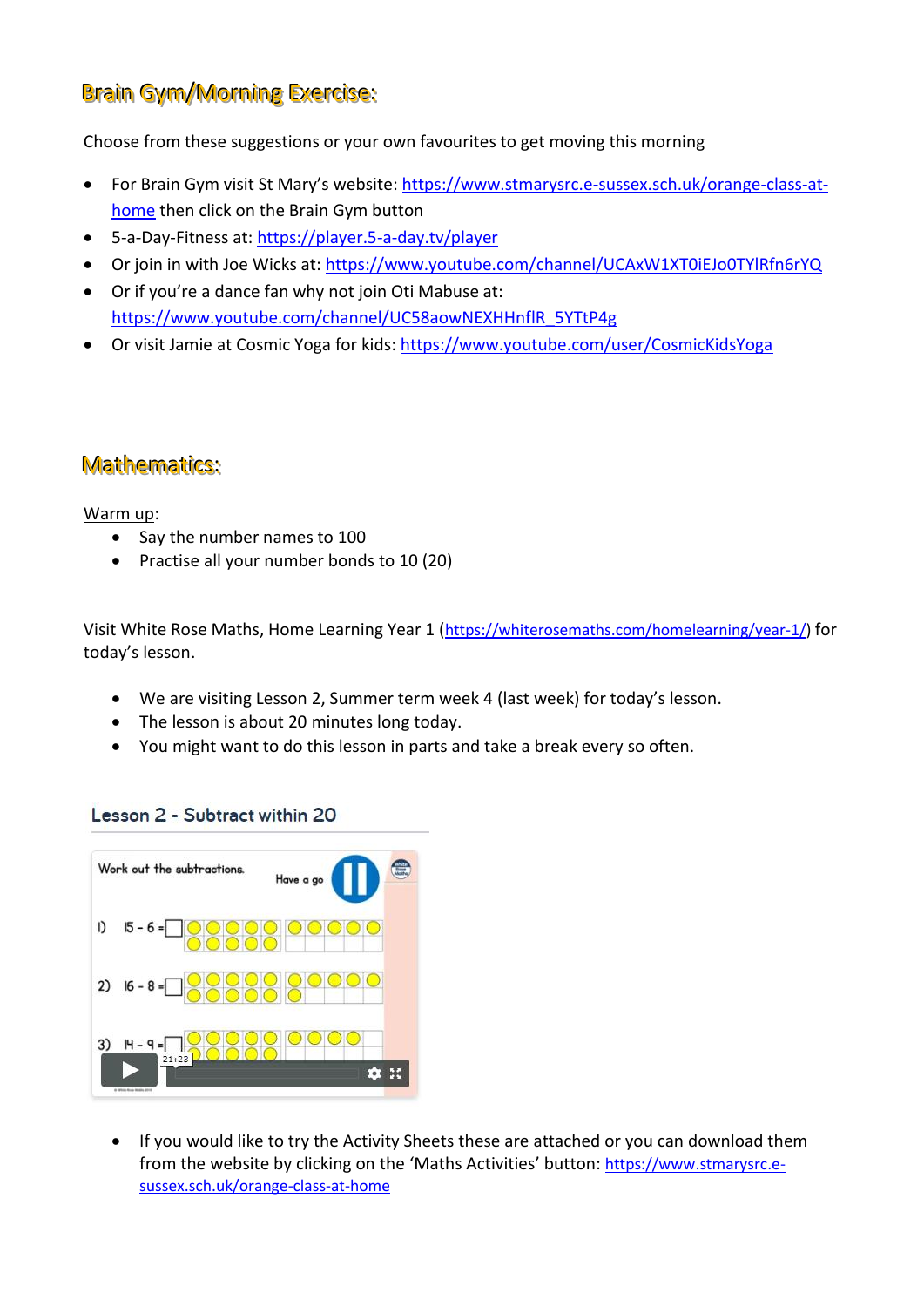## Phonics:

You can practise *all* the sounds for Year 1 here: see PowerPoint of Year 1 phonemes (sounds): [\(https://www.stmarysrc.e-sussex.sch.uk/orange-class-at-home](https://www.stmarysrc.e-sussex.sch.uk/orange-class-at-home) on St Mary's website

- A phoneme is a single spoken sound
- A grapheme is the written down form of that single sound
- A digraph is when 2 letters make one sound for example: 'sh' or 'oa'
- Today we are revisiting the sound ar
- How many ways can you think of to make this sound? Answer:
- 'ar'
- far, jar, star, scar, hard, yard, bark, harm, arm, farm, dark, charm, harp, sharp, start, part, carve, starve, arch, march, large, barge
- Some harder words: parcel, garbage, partner, sparkle, armour, harbour, startle, article, barbecue, cardigan, carnival, carpenter, marvellous, particle, participate, remarkable (do you know what all these words mean?)
- Rule breakers: calm, palm, calf, half
- More rule breakers: father, bath, path, ask, basket, castle, glass, class, last, dance, chance, plant, blast (Why are these rule breakers? Because in this part of the country we use a long ar sound in these words instead of a short 'a' sound. In other parts of our country these words are pronounced with a short 'a' sound).
- Mr Thorne does ar: <https://www.youtube.com/watch?v=LXkE8aWfg2E>
- Geraldine does ar: <https://www.youtube.com/watch?v=qpyRyZbtcZ8>
- BBC Bitesize 30 second ar clip: <https://www.bbc.co.uk/bitesize/topics/zvq9bdm/articles/zh9q92p>
- Choose what you would like to do with your words today
- First check that you can read the words
- Write some of them onto pieces of paper and add the sound buttons
- If you wish, now you can:
	- Play phonics bingo
	- Play phonics pairs
	- Play phonics snap
	- Choose a book and be a word detective/phoneme spotter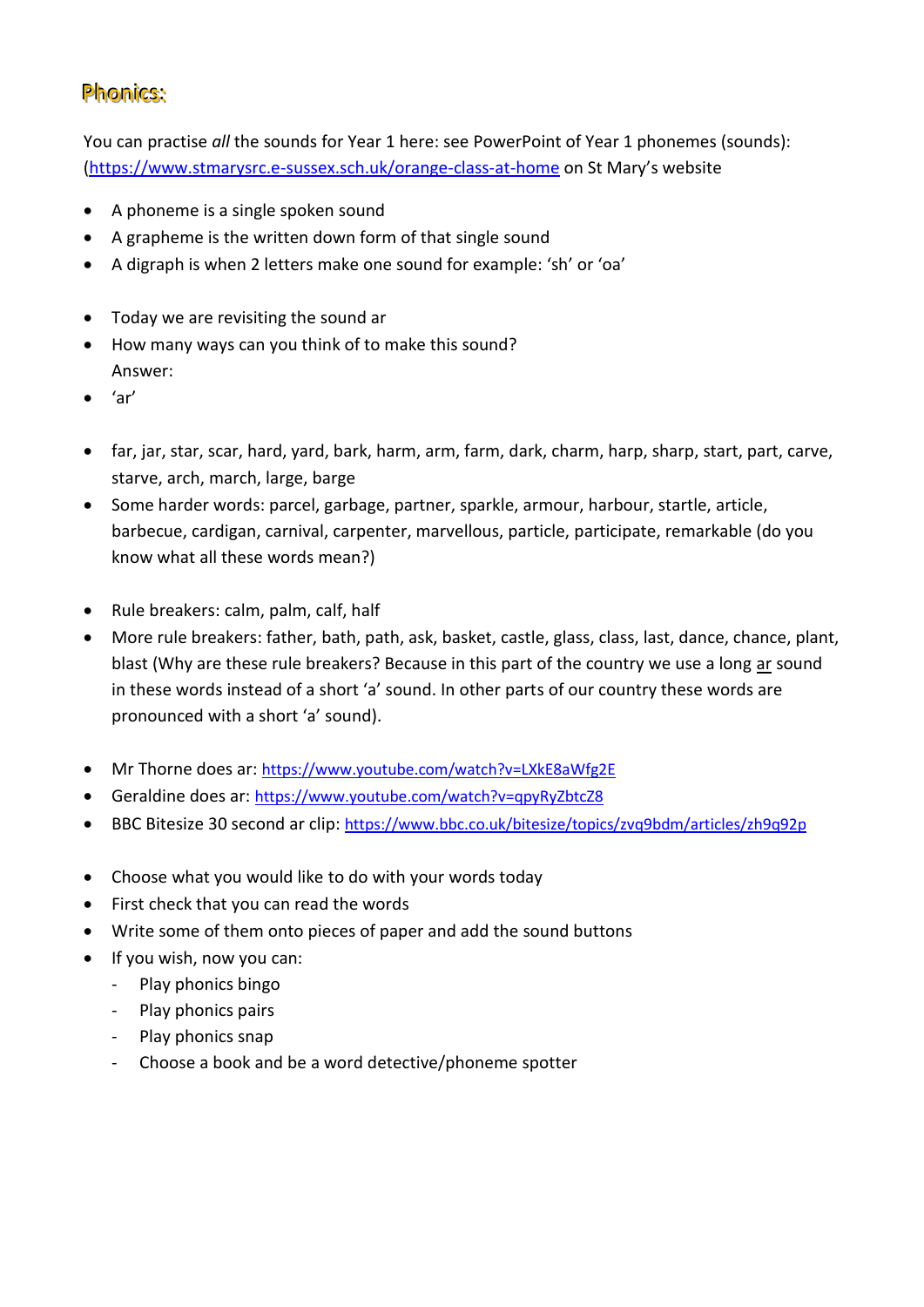# Reading:

- Visit St Mary's Children's Reading Room and listen to a story at: [https://www.stmarysrc.e](https://www.stmarysrc.e-sussex.sch.uk/children-s-reading-room)[sussex.sch.uk/children-s-reading-room](https://www.stmarysrc.e-sussex.sch.uk/children-s-reading-room)
- Hear Miss Heathcote reading on Orange Class at Home Archive page: <https://www.stmarysrc.e-sussex.sch.uk/orange-class-at-home-archive>
- Visit St Mary's Website and listen to a story from the Reading Room: <https://www.stmarysrc.e-sussex.sch.uk/reading-room>
- Log on to Bug Club and read a book: <https://www.activelearnprimary.co.uk/login?c=0>
- Visit Epic! books and read a book: <https://www.getepic.com/sign-in>
- Choose your favourite story and share with your family

### Science:

From yesterday here is a reminder:

This is a 2-day task. We started this task on Monday so we can finish it off today.

On *Friday and Monday* we were thinking about how to look after a pet.

Here are the 2 short clips that we watched on Friday/Monday that explain to you all the things you need to do to look after a pet properly.

You might like to watch these clips again to remind yourself.

- How to take care of a pet (Miami based information, but good!): <https://www.youtube.com/watch?v=Yzv0gXqoCkc>
- How to care for a pet RSPCA: <https://www.youtube.com/watch?v=FOLP8p0jSoA>

You can also look at this PowerPoint (attached) about How to Look After Your Pet (or accessible to download from the website: <https://www.stmarysrc.e-sussex.sch.uk/orange-class-at-home> and press the button 'pets').

- Choose a pet (if you have pets of your own you can choose your own pet or a completely different pet).
- We are going to make a leaflet to explain how to care for a pet.
- This leaflet will help other people who do not know how to care for a pet.